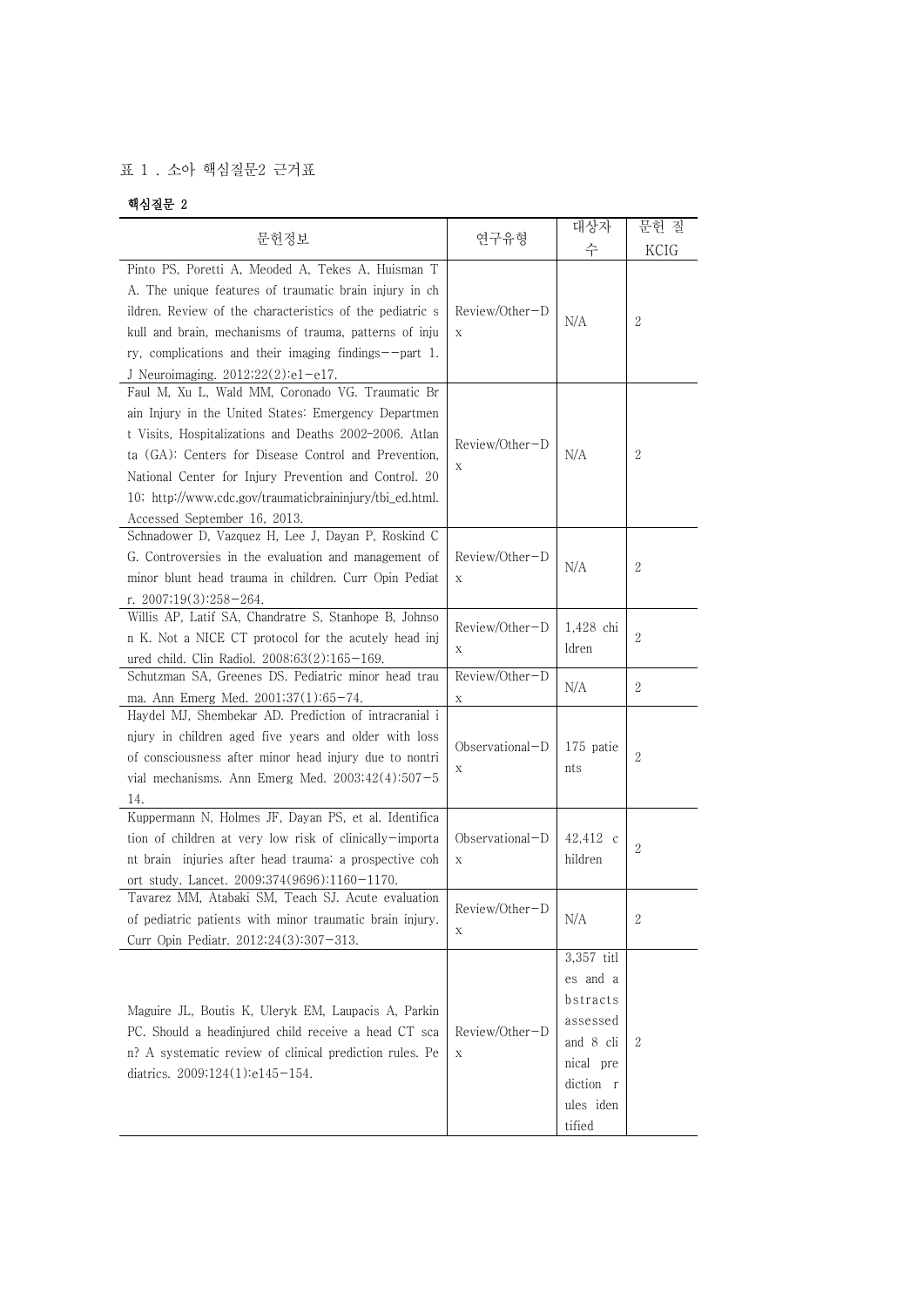| Halley MK, Silva PD, Foley J, Rodarte A. Loss of co<br>nsciousness: when to perform computed tomography?<br>Pediatr Crit Care Med. 2004;5(3):230-233.                                                                                                                                                     | $Observational-D$<br>$\mathbf X$ | 98 patien<br>ts                                                                                           | 3          |
|-----------------------------------------------------------------------------------------------------------------------------------------------------------------------------------------------------------------------------------------------------------------------------------------------------------|----------------------------------|-----------------------------------------------------------------------------------------------------------|------------|
| Pearce MS, Salotti JA, Little MP, et al. Radiation exp<br>osure from CT scans in childhood and subsequent risk<br>of leukaemia and brain tumours: a retrospective cohor<br>t study. Lancet. 2012;380(9840):499-505.                                                                                       | Observational-D<br>X             | 178,604<br>individual<br>s in leuk<br>emia anal<br>yses and<br>176,587<br>in brain t<br>umor ana<br>lyses | 3          |
| Brenner DJ, Hall EJ. Computed tomography--an incre<br>asing source of radiation exposure. N Engl J Med. 20<br>$07;357(22):2277-2284.$                                                                                                                                                                     | Review/Other-D<br>X              | N/A                                                                                                       | 2          |
| How to Develop CT Protocols for Children. Available<br>at: http://spr.affiniscape.com/associations/5364/files/Pro<br>tocols.pdf. Accessed September 16, 2013.                                                                                                                                             | Review/Other-D<br>$\mathbf X$    | N/A                                                                                                       | 2          |
| Datta S, Stoodley N, Jayawant S, Renowden S, Kemp<br>A. Neuroradiological aspects of subdural haemorrhage<br>s. Arch Dis Child. 2005;90(9):947-951.                                                                                                                                                       | Review/Other-D<br>Χ              | 74 childr<br>en                                                                                           | 2          |
| Kemp AM, Rajaram S, Mann M, et al. What neuroima<br>ging should be performed in children in whom inflicte<br>d brain injury (iBI) is suspected? A systematic revie<br>w. Clin Radiol. 2009;64(5):473-483.                                                                                                 | Review/Other-D<br>$\mathbf X$    | 18 studie<br>S                                                                                            | 2          |
| Hunter JV, Wilde EA, Tong KA, Holshouser BA. Eme<br>rging imaging tools for use with traumatic brain injury<br>research. J Neurotrauma. $2012;29(4):654-671$ .                                                                                                                                            | Review/Other-D<br>$\mathbf X$    | N/A                                                                                                       | 2          |
| Skandsen T, Kvistad KA, Solheim O, Strand IH, Folvi<br>k M, Vik A. Prevalence and impact of diffuse axonal i<br>njury in patients with moderate and severe head injur<br>y: a cohort study of early magnetic resonance imagin<br>g findings and 1-year outcome. J Neurosurg. 2010;11<br>$3(3):556 - 563.$ | $Observational-D$<br>$\mathbf X$ | 106 patie<br>nts                                                                                          | 2          |
| Tong KA, Ashwal S, Holshouser BA, et al. Hemorrha<br>gic shearing lesions in children and adolescents with<br>posttraumatic diffuse axonal injury: improved detectio<br>n and initial results. Radiology. $2003;227(2):332-33$<br>9.                                                                      | Observational-D<br>Χ             | 7 childre<br>n and ad<br>olescents                                                                        | 3          |
| Holmes JF, Borgialli DA, Nadel FM, et al. Do children<br>with blunt head trauma and normal cranial computed t<br>omography scan results require hospitalization for neu<br>rologic observation? Ann Emerg Med. 2011;58(4):315<br>$-322.$                                                                  | Observational-D<br>$\mathbf X$   | 13,543 p<br>atients                                                                                       | $\sqrt{3}$ |
| Reed MJ, Browning JG, Wilkinson AG, Beattie T. Can<br>we abolish skull x rays for head injury? Arch Dis Chi<br>ld. $2005;90(8):859-864$ .                                                                                                                                                                 | Observational-D<br>X             | 1,535 pa<br>tients                                                                                        | 2          |
| Nakahara K, Shimizu S, Utsuki S, et al. Linear fractur<br>es occult on skull radiographs: a pitfall at radiological<br>screening for mild head injury. J Trauma. 2011;70(1):                                                                                                                              | Observational-D<br>X             | 278 patie<br>nts                                                                                          | 2          |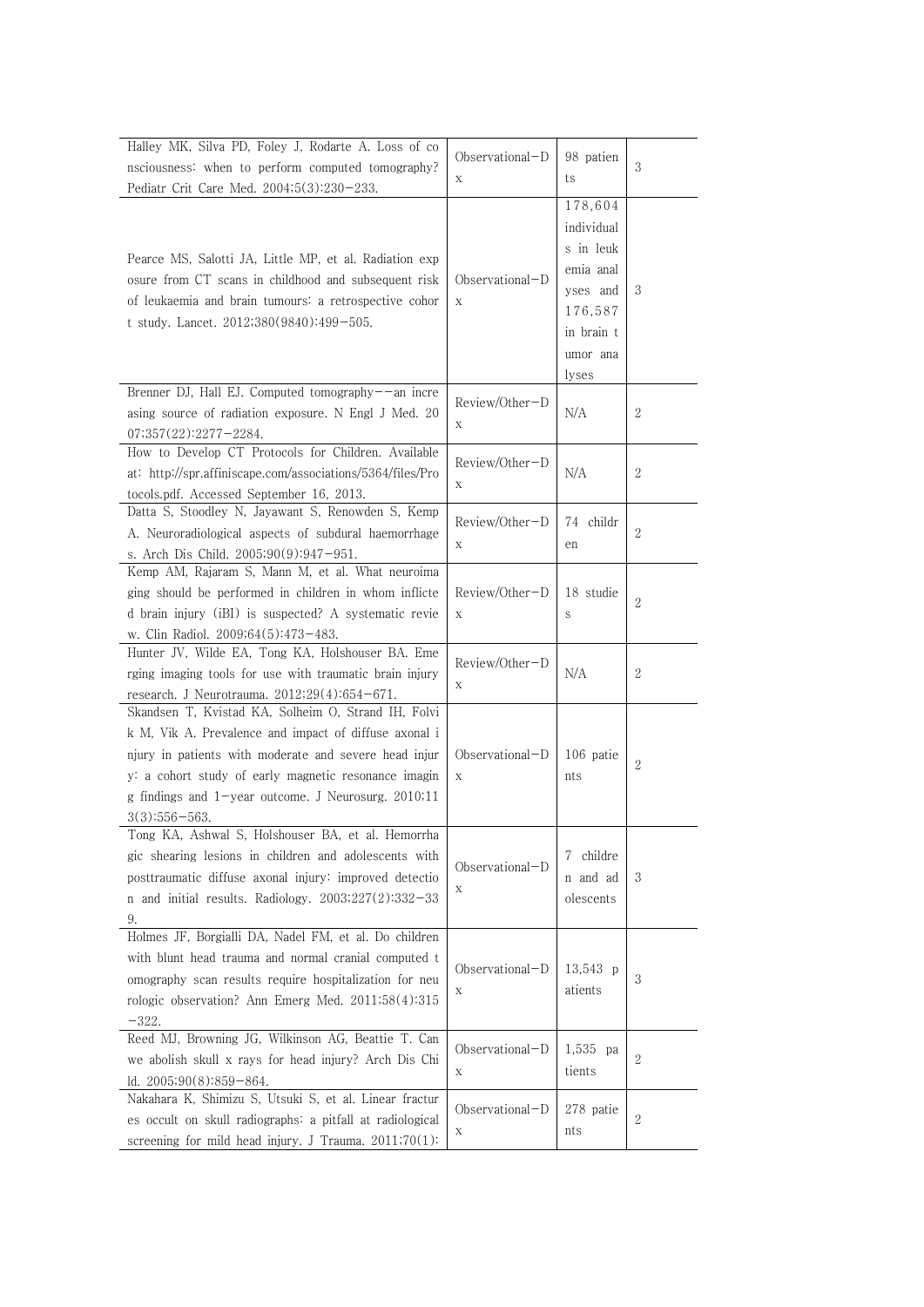| $180 - 182.$<br>Crowe L, Anderson V, Babl FE. Application of the CH<br>ALICE clinical prediction rule for intracranial injury in<br>children outside the UK: impact on head CT rate. Arc<br>h Dis Child. 2010;95(12):1017-1022.                                                                                                                                                         | Observational-D<br>X          | $1,065$ ca<br>ses                                                                     | 3 |
|-----------------------------------------------------------------------------------------------------------------------------------------------------------------------------------------------------------------------------------------------------------------------------------------------------------------------------------------------------------------------------------------|-------------------------------|---------------------------------------------------------------------------------------|---|
| Dunning J, Daly JP, Lomas JP, Lecky F, Batchelor J,<br>Mackway-Jones K. Derivation of the children's head i<br>njury algorithm for the prediction of important clinical<br>events decision rule for head injury in children. Arch<br>Dis Child. 2006;91(11):885-891.                                                                                                                    | $Observational-D$<br>Х        | 22,772 p<br>atients                                                                   | 3 |
| Oman JA, Cooper RJ, Holmes JF, et al. Performance<br>of a decision rule to predict need for computed tomog<br>raphy among children with blunt head trauma. Pediatri<br>cs. 2006;117(2):e238-246.                                                                                                                                                                                        | $Observational-D$<br>X        | 1,666 pe<br>diatric pa<br>tients                                                      | 3 |
| Schachar JL, Zampolin RL, Miller TS, Farinhas JM, Fr<br>eeman K, Taragin BH. External validation of the New<br>Orleans Criteria (NOC), the Canadian CT Head Rule<br>(CCHR) and the National Emergency X-Radiography<br>Utilization Study II (NEXUS II) for CT scanning in p<br>ediatric patients with minor head injury in a non-trau<br>ma center. Pediatr Radiol. 2011;41(8):971-979. | $Observational-D$<br>X        | $2.101$ pa<br>tients                                                                  | 3 |
| Bainbridge J, Khirwadkar H, Hourihan MD. Vomiting-<br>- is this a good indication for CT head scans in patie<br>nts with minor head injury? Br J Radiol. 2012;85(101)<br>$0)$ :183-186.                                                                                                                                                                                                 | $Observational-D$<br>X        | 151<br>CT<br>head sca<br>(124)<br>ns<br>adults, 2<br>7 childre<br>n)                  | 2 |
| Nigrovic LE, Lee LK, Hoyle J, et al. Prevalence of cli<br>nically important traumatic brain injuries in children w<br>ith minor blunt head trauma and isolated severe injury<br>mechanisms. Arch Pediatr Adolesc Med. 2012;166(4):<br>$356 - 361.$                                                                                                                                      | Review/Other-D<br>X           | 42,099 p<br>atients                                                                   | 2 |
| Pickering A, Harnan S, Fitzgerald P, Pandor A, Gooda<br>cre S. Clinical decision rules for children with minor<br>head injury: a systematic review. Arch Dis Child. 201<br>$1;96(5):414-421.$                                                                                                                                                                                           | Review/Other-D<br>X           | 16 public<br>ations, re<br>presentin<br>g 14 coh<br>orts, wit<br>h 79,740<br>patients | 2 |
| Mannix R, Meehan WP, Monuteaux MC, Bachur RG. C<br>omputed tomography for minor head injury: variation<br>and trends in major United States pediatric emergenc<br>y departments. J Pediatr. 2012;160(1):136-139 e131.                                                                                                                                                                   | Review/Other-D<br>$\mathbf X$ | 8,976,37<br>8 pediatr<br>ic emerg<br>ency dep<br>artment<br>visits                    | 2 |
| Gorelick MH, Atabaki SM, Hoyle J, et al. Interobserv<br>er agreement in assessment of clinical variables in chi<br>ldren with blunt head trauma. Acad Emerg Med. 200<br>$8;15(9):812-818.$                                                                                                                                                                                              | Observational-D<br>X          | $1,500$ su<br>bjects                                                                  | 2 |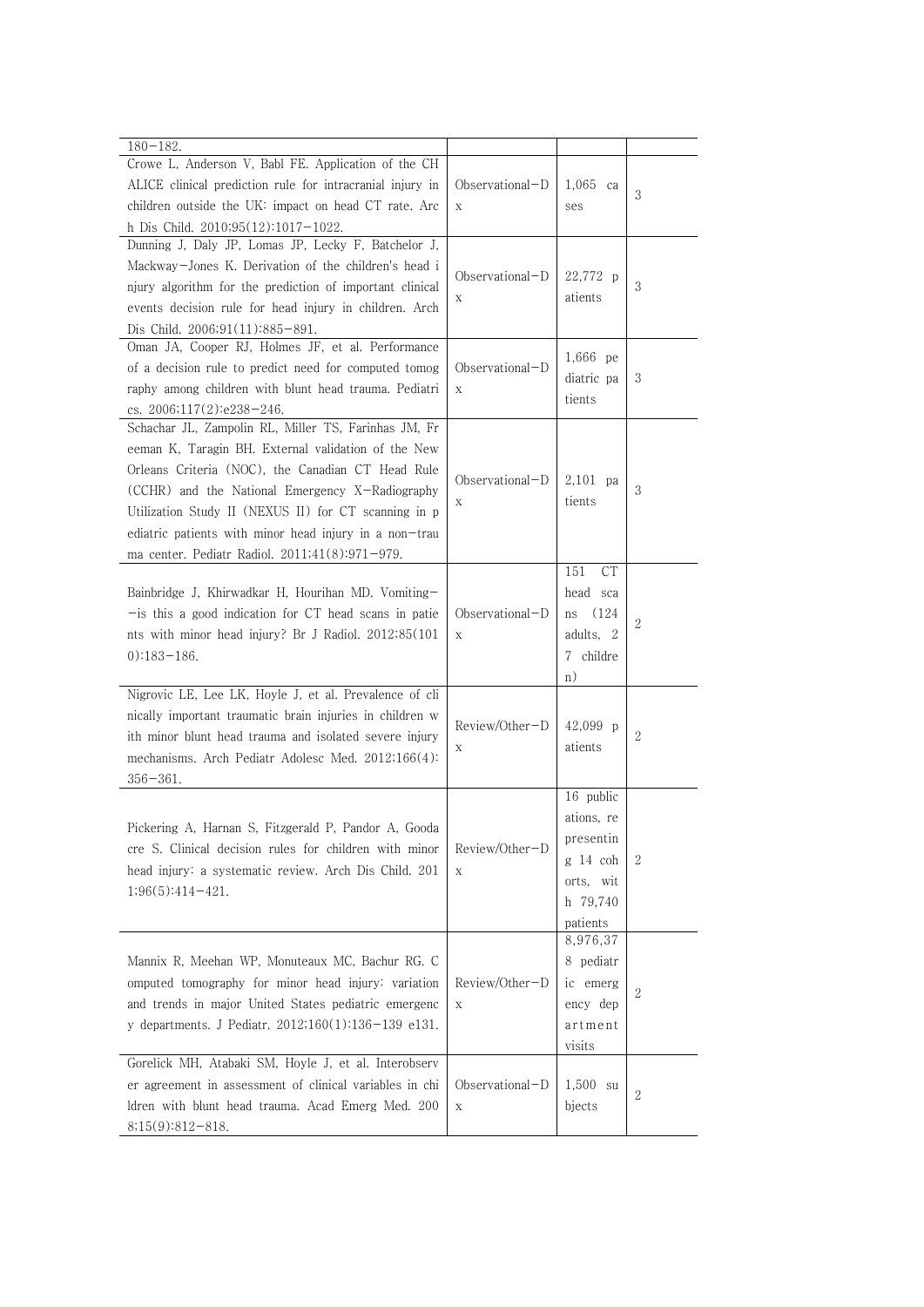|                                                                                    |                   | 2,043 chi    |                |
|------------------------------------------------------------------------------------|-------------------|--------------|----------------|
| Holmes JF, Palchak MJ, MacFarlane T, Kuppermann                                    |                   | ldren; 32    |                |
| N. Performance of the pediatric glasgow coma scale i                               | Observational-D   | 7 were 2     |                |
| n children with blunt head trauma. Acad Emerg Med.                                 | X                 | years an     | $\mathbf{2}$   |
| $2005;12(9):814-819.$                                                              |                   |              |                |
|                                                                                    |                   | d younge     |                |
| Margulies SS, Thibault KL. Infant skull and suture pr                              |                   | r            |                |
|                                                                                    |                   |              |                |
| operties: measurements and implications for mechanis                               | Review/Other-D    | N/A          | 2              |
| ms of pediatric brain injury. J Biomech Eng. 2000;122                              | X                 |              |                |
| $(4):364-371.$                                                                     |                   |              |                |
| Claret Teruel G, Palomeque Rico A, Cambra Lasaosa                                  |                   |              |                |
| FJ, Catala Temprano A, Noguera Julian A, Costa Clara                               | Review/Other-D    | 156 pedi     |                |
| JM. Severe head injury among children: computed tom                                | X                 | atric pati   | 2              |
| ography evaluation as a prognostic factor. J Pediatr S                             |                   | ents         |                |
| $urg. 2007;42(11):1903-1906.$                                                      |                   |              |                |
| Sigmund GA, Tong KA, Nickerson JP, Wall CJ, Oyoyo                                  |                   | 40 childr    |                |
| U, Ashwal S. Multimodality comparison of neuroimagi                                | $Observational-D$ | en and a     | $\sqrt{2}$     |
| ng in pediatric traumatic brain injury. Pediatr Neurol.                            | X                 | dolescent    |                |
| 2007;36(4):217-226.                                                                |                   | S            |                |
| Ball WS, Jr. Nonaccidental craniocerebral trauma (chil                             | Review/Other-D    |              |                |
| d abuse): MR imaging. Radiology. $1989;173(3):609-6$                               |                   | N/A          | $\mathbf{2}$   |
| 10.                                                                                | Χ                 |              |                |
| Ashwal S, Wycliffe ND, Holshouser BA. Advanced ne                                  |                   |              |                |
| uroimaging in children with nonaccidental trauma. Dev                              | Review/Other-D    | N/A          | $\mathbf{2}$   |
| Neurosci. 2010;32(5-6):343-360.                                                    | Х                 |              |                |
| Duhaime AC, Gennarelli TA, Thibault LE, Bruce DA,                                  |                   |              |                |
| Margulies SS, Wiser R. The shaken baby syndrome.                                   | Review/Other-D    |              |                |
| A clinical, pathological, and biomechanical study. J Ne                            | Х                 | 48 cases     | 2              |
| urosurg. $1987;66(3):409-415$ .                                                    |                   |              |                |
| Jenny C, Hymel KP, Ritzen A, Reinert SE, Hay TC.                                   |                   |              |                |
| Analysis of missed cases of abusive head trauma. JA                                | Review/Other-D    | 173 child    | 2              |
| MA. 1999;281(7):621-626.                                                           | Х                 | ren          |                |
| Rubin DM, Christian CW, Bilaniuk LT, Zazyczny KA,                                  |                   |              |                |
| Durbin DR. Occult head injury in high-risk abused chi                              | Review/Other-D    | 65 patien    | 2              |
| ldren. Pediatrics. 2003;111(6 Pt 1):1382-1386.                                     | Х                 | ts           |                |
| Laskey AL, Holsti M, Runyan DK, Socolar RR. Occult                                 |                   |              |                |
| head trauma in young suspected victims of physical a                               | Review/Other-D    | 51 patien    | $\overline{2}$ |
| buse. J Pediatr. 2004;144(6):719-722.                                              | X                 | ts           |                |
| Mogbo KI, Slovis TL, Canady AI, Allasio DJ, Arfken                                 |                   |              |                |
| CL. Appropriate imaging in children with skull fractur                             | Observational-D   | childr<br>87 |                |
| es and suspicion of abuse. Radiology. $1998;208(2):52$                             | X                 | en           | 3              |
| $1 - 524$ .                                                                        |                   |              |                |
| Brown RL, Brunn MA, Garcia VF. Cervical spine injuri                               |                   |              |                |
| es in children: a review of 103 patients treated conse                             | Review/Other-D    | $103$ injur  |                |
| cutively at a level 1 pediatric trauma center. J Pediat                            | Χ                 | ies          | $\overline{2}$ |
| r Surg. $2001;36(8):1107-1114$ .                                                   |                   |              |                |
| Ghatan S, Ellenbogen RG. Pediatric spine and spinal c                              |                   |              |                |
| ord injury after inflicted trauma. Neurosurg Clin N A                              | Review/Other-D    | N/A          | 2              |
|                                                                                    | Х                 |              |                |
| m. $2002;13(2):227-233$ .<br>Davis PC, Wippold FL II, Cornelius RS, et al. America | Review/Other-D    | N/A          | $\sqrt{2}$     |
|                                                                                    |                   |              |                |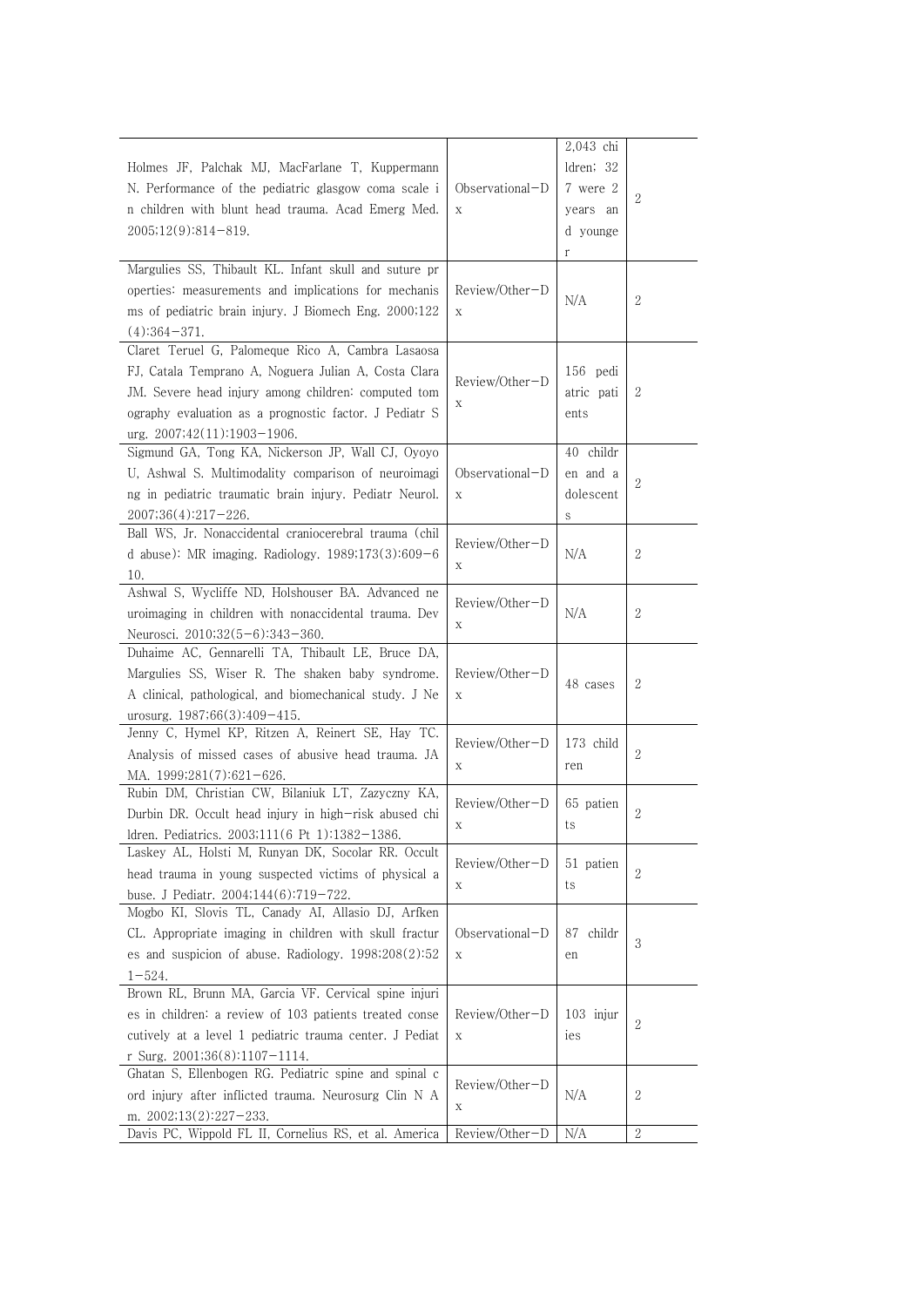| n College of Radiology. ACR Appropriateness Criteria<br>$\circledR$ head trauma. Available at http://www.acr.org/ $\sim$ /me<br>X<br>dia/ACR/Documents/AppCriteria/Diagnostic/HeadTraum<br>a. pdf. 2012. Accessed July 29, 2013.<br>Keiper MD, Zimmerman RA, Bilaniuk LT. MRI in the<br>Review/Other-D<br>assessment of the supportive soft tissues of the cervi<br>52 childr<br>$\overline{2}$<br>cal spine in acute trauma in children. Neuroradiology.<br>X<br>en<br>$1998;40(6):359-363.$<br>Kadom N, Khademian Z, Vezina G, Shalaby-Rana E,<br>Rice A, Hinds T. Usefulness of MRI detection of cerv<br>Review/Other-D<br>74 childr<br>2<br>ical spine and brain injuries in the evaluation of abusi<br>X<br>en<br>ve head trauma. Pediatr Radiol. 2014: [E-pub ahead o<br>f print]. |
|------------------------------------------------------------------------------------------------------------------------------------------------------------------------------------------------------------------------------------------------------------------------------------------------------------------------------------------------------------------------------------------------------------------------------------------------------------------------------------------------------------------------------------------------------------------------------------------------------------------------------------------------------------------------------------------------------------------------------------------------------------------------------------------|
|                                                                                                                                                                                                                                                                                                                                                                                                                                                                                                                                                                                                                                                                                                                                                                                          |
|                                                                                                                                                                                                                                                                                                                                                                                                                                                                                                                                                                                                                                                                                                                                                                                          |
|                                                                                                                                                                                                                                                                                                                                                                                                                                                                                                                                                                                                                                                                                                                                                                                          |
|                                                                                                                                                                                                                                                                                                                                                                                                                                                                                                                                                                                                                                                                                                                                                                                          |
|                                                                                                                                                                                                                                                                                                                                                                                                                                                                                                                                                                                                                                                                                                                                                                                          |
|                                                                                                                                                                                                                                                                                                                                                                                                                                                                                                                                                                                                                                                                                                                                                                                          |
|                                                                                                                                                                                                                                                                                                                                                                                                                                                                                                                                                                                                                                                                                                                                                                                          |
|                                                                                                                                                                                                                                                                                                                                                                                                                                                                                                                                                                                                                                                                                                                                                                                          |
|                                                                                                                                                                                                                                                                                                                                                                                                                                                                                                                                                                                                                                                                                                                                                                                          |
|                                                                                                                                                                                                                                                                                                                                                                                                                                                                                                                                                                                                                                                                                                                                                                                          |
|                                                                                                                                                                                                                                                                                                                                                                                                                                                                                                                                                                                                                                                                                                                                                                                          |
|                                                                                                                                                                                                                                                                                                                                                                                                                                                                                                                                                                                                                                                                                                                                                                                          |
|                                                                                                                                                                                                                                                                                                                                                                                                                                                                                                                                                                                                                                                                                                                                                                                          |
| Hobbs CJ. Skull fracture and the diagnosis of abuse.<br>Review/Other-D<br>89<br>childr<br>2                                                                                                                                                                                                                                                                                                                                                                                                                                                                                                                                                                                                                                                                                              |
| Arch Dis Child. 1984;59(3):246-252.<br>X<br>en                                                                                                                                                                                                                                                                                                                                                                                                                                                                                                                                                                                                                                                                                                                                           |
| Prabhu SP, Newton AW, Perez-Rossello JM, Kleinma                                                                                                                                                                                                                                                                                                                                                                                                                                                                                                                                                                                                                                                                                                                                         |
| Review/Other-D<br>n PK. Three-dimensional skull models as a problem-<br>73.<br>childr<br>$\mathbf{2}$                                                                                                                                                                                                                                                                                                                                                                                                                                                                                                                                                                                                                                                                                    |
| solving tool in suspected child abuse. Pediatr Radiol.<br>X<br>en                                                                                                                                                                                                                                                                                                                                                                                                                                                                                                                                                                                                                                                                                                                        |
| $2013;43(5):575-581.$                                                                                                                                                                                                                                                                                                                                                                                                                                                                                                                                                                                                                                                                                                                                                                    |
| Chen CY, Chou TY, Zimmerman RA, Lee CC, Chen F                                                                                                                                                                                                                                                                                                                                                                                                                                                                                                                                                                                                                                                                                                                                           |
| H, Faro SH. Pericerebral fluid collection: differentiatio                                                                                                                                                                                                                                                                                                                                                                                                                                                                                                                                                                                                                                                                                                                                |
| Review/Other-D<br>18 infant<br>$\overline{2}$<br>n of enlarged subarachnoid spaces from subdural colle                                                                                                                                                                                                                                                                                                                                                                                                                                                                                                                                                                                                                                                                                   |
| Х<br>S<br>ctions with color Doppler US. Radiology. 1996;201(                                                                                                                                                                                                                                                                                                                                                                                                                                                                                                                                                                                                                                                                                                                             |
| $2):389-392.$                                                                                                                                                                                                                                                                                                                                                                                                                                                                                                                                                                                                                                                                                                                                                                            |
| Amodio J, Spektor V, Pramanik B, Rivera R, Pinkney                                                                                                                                                                                                                                                                                                                                                                                                                                                                                                                                                                                                                                                                                                                                       |
| L, Fefferman N. Spontaneous development of bilateral                                                                                                                                                                                                                                                                                                                                                                                                                                                                                                                                                                                                                                                                                                                                     |
| subdural hematomas in an infant with benign infantile<br>Review/Other-D                                                                                                                                                                                                                                                                                                                                                                                                                                                                                                                                                                                                                                                                                                                  |
| $\mathbf{2}$<br>1 infant<br>hydrocephalus: color Doppler assessment of vessels tr<br>X                                                                                                                                                                                                                                                                                                                                                                                                                                                                                                                                                                                                                                                                                                   |
| aversing extraaxial spaces. Pediatr Radiol. 2005;35(1)                                                                                                                                                                                                                                                                                                                                                                                                                                                                                                                                                                                                                                                                                                                                   |
|                                                                                                                                                                                                                                                                                                                                                                                                                                                                                                                                                                                                                                                                                                                                                                                          |
| 1):1113-1117.<br>Jaspan T, Narborough G, Punt JA, Lowe J. Cerebral c                                                                                                                                                                                                                                                                                                                                                                                                                                                                                                                                                                                                                                                                                                                     |
| Review/Other-D                                                                                                                                                                                                                                                                                                                                                                                                                                                                                                                                                                                                                                                                                                                                                                           |
| ontusional tears as a marker of child abuse—detection<br>6 infants<br>$\mathbf{2}$                                                                                                                                                                                                                                                                                                                                                                                                                                                                                                                                                                                                                                                                                                       |
| by cranial sonography. Pediatr Radiol. 1992;22(4):237<br>X                                                                                                                                                                                                                                                                                                                                                                                                                                                                                                                                                                                                                                                                                                                               |
| $-245.$                                                                                                                                                                                                                                                                                                                                                                                                                                                                                                                                                                                                                                                                                                                                                                                  |
| Kemp AM, Jaspan T, Griffiths J, et al. Neuroimaging:                                                                                                                                                                                                                                                                                                                                                                                                                                                                                                                                                                                                                                                                                                                                     |
| what neuroradiological features distinguish abusive fro<br>Review/Other-D<br>18 studie<br>2                                                                                                                                                                                                                                                                                                                                                                                                                                                                                                                                                                                                                                                                                              |
| m nonabusive head trauma? A systematic review. Arc<br>X<br>S                                                                                                                                                                                                                                                                                                                                                                                                                                                                                                                                                                                                                                                                                                                             |
| h Dis Child. 2011;96(12):1103-1112.                                                                                                                                                                                                                                                                                                                                                                                                                                                                                                                                                                                                                                                                                                                                                      |
| Pinto PS, Meoded A, Poretti A, Tekes A, Huisman T                                                                                                                                                                                                                                                                                                                                                                                                                                                                                                                                                                                                                                                                                                                                        |
| A. The unique features of traumatic brain injury in ch                                                                                                                                                                                                                                                                                                                                                                                                                                                                                                                                                                                                                                                                                                                                   |
| ildren, review of the characteristics of the pediatric s<br>Review/Other-D<br>N/A<br>2                                                                                                                                                                                                                                                                                                                                                                                                                                                                                                                                                                                                                                                                                                   |
| kull and brain, mechanisms of trauma, patterns of inju<br>X                                                                                                                                                                                                                                                                                                                                                                                                                                                                                                                                                                                                                                                                                                                              |
| ry, complications, and their imaging findings--part 2.                                                                                                                                                                                                                                                                                                                                                                                                                                                                                                                                                                                                                                                                                                                                   |
| J Neuroimaging. 2012;22(2):e18-41.                                                                                                                                                                                                                                                                                                                                                                                                                                                                                                                                                                                                                                                                                                                                                       |
| Hamilton M, Mrazik M, Johnson DW. Incidence of del                                                                                                                                                                                                                                                                                                                                                                                                                                                                                                                                                                                                                                                                                                                                       |
| Review/Other-D<br>ayed intracranial hemorrhage in children after uncompl<br>17,962 c                                                                                                                                                                                                                                                                                                                                                                                                                                                                                                                                                                                                                                                                                                     |
| $\mathbf{2}$<br>icated minor head injuries. Pediatrics. 2010;126(1):e3<br>hildren<br>X                                                                                                                                                                                                                                                                                                                                                                                                                                                                                                                                                                                                                                                                                                   |
| $3 - 39$ .                                                                                                                                                                                                                                                                                                                                                                                                                                                                                                                                                                                                                                                                                                                                                                               |
| Hollingworth W, Vavilala MS, Jarvik JG, et al. The us<br>Review/Other-D<br>257 patie                                                                                                                                                                                                                                                                                                                                                                                                                                                                                                                                                                                                                                                                                                     |
| 2<br>e of repeated head computed tomography in pediatric<br>X<br>nts                                                                                                                                                                                                                                                                                                                                                                                                                                                                                                                                                                                                                                                                                                                     |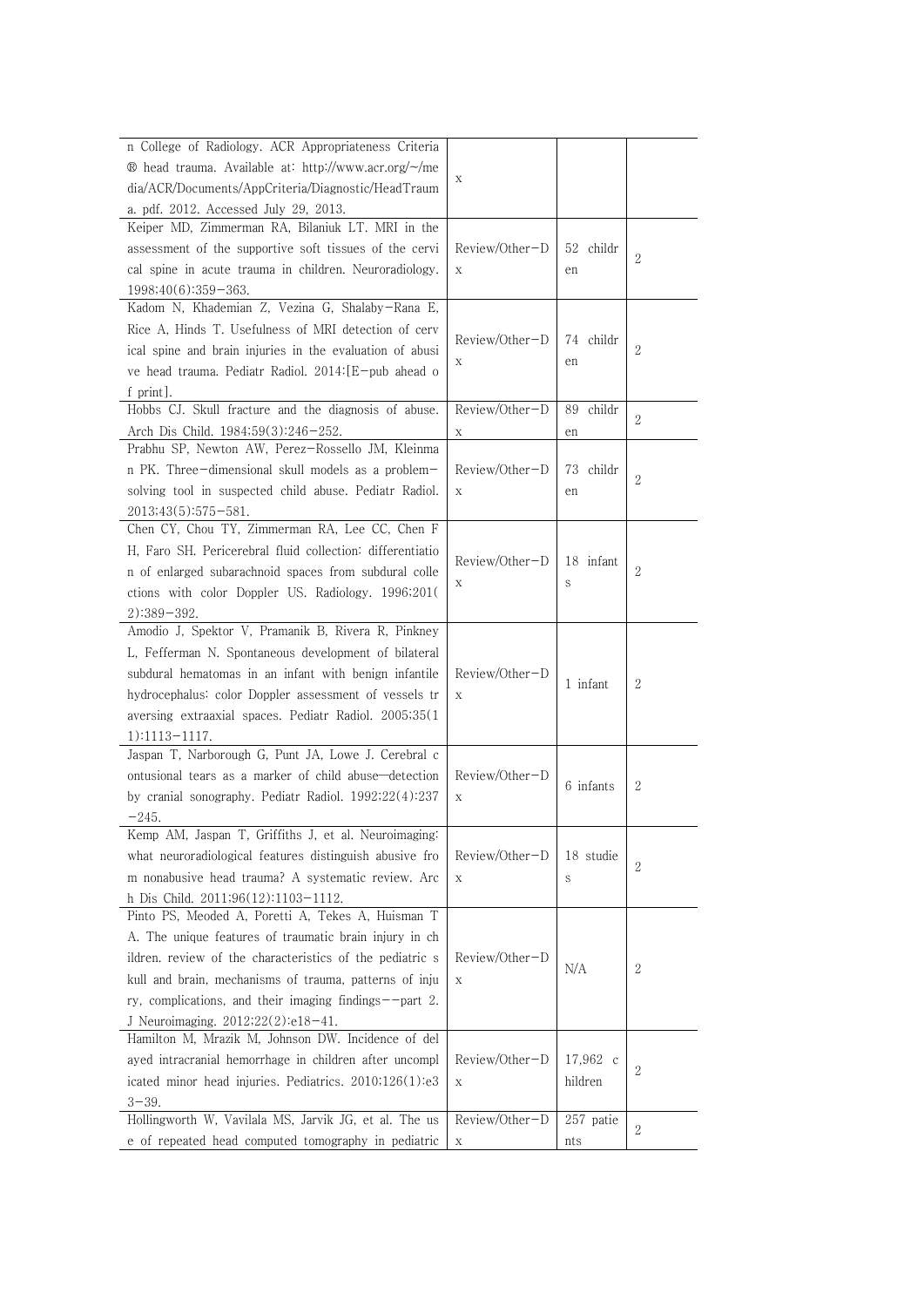| blunt head trauma: factors predicting new and worseni     |                   |             |                |
|-----------------------------------------------------------|-------------------|-------------|----------------|
| ng brain injury. Pediatr Crit Care Med. 2007;8(4):348     |                   |             |                |
| $-356$ ; CEU quiz 357.                                    |                   |             |                |
| Stence NV, Fenton LZ, Goldenberg NA, Armstrong-W          |                   |             |                |
| ells J, Bernard TJ. Craniocervical arterial dissection in | Review/Other-D    | N/A         | 2              |
| children: diagnosis and treatment. Curr Treat Options     | X                 |             |                |
| Neurol. 2011;13(6):636-648.                               |                   |             |                |
| Sepelyak K, Gailloud P, Jordan LC. Athletics, minor tr    | Review/Other-D    |             |                |
| auma, and pediatric arterial ischemic stroke. Eur J Pe    | X                 | 3 cases     | $\mathbf{2}$   |
| diatr. $2010;169(5):557-562$ .                            |                   |             |                |
| Jones TS, Burlew CC, Kornblith LZ, et al. Blunt cere      | Review/Other-D    | 45 patien   |                |
| brovascular injuries in the child. Am J Surg. 2012;204    | $\mathbf X$       | ts          | $\overline{2}$ |
| $(1):7-10.$                                               |                   |             |                |
| Kopelman TR, Berardoni NE, O'Neill PJ, et al. Risk fa     |                   |             |                |
| ctors for blunt cerebrovascular injury in children: do t  | Review/Other-D    | 128 patie   | 2              |
| hey mimic those seen in adults? J Trauma. 2011;71         | $\mathbf X$       | nts         |                |
| $(3):559-564$ ; discussion 564.                           |                   |             |                |
| Mortazavi MM, Verma K, Tubbs RS, Harrigan M. Pedi         |                   | 26<br>case  |                |
| atric traumatic carotid, vertebral and cerebral artery d  | Review/Other-D    | studies f   |                |
| issections: a review. Childs Nerv Syst. 2011;27(12):2     | X                 | rom $70$ p  | 2              |
| $045 - 2056.$                                             |                   | ediatric p  |                |
|                                                           |                   | atients     |                |
| Aoki Y, Inokuchi R, Gunshin M, Yahagi N, Suwa H. Di       |                   |             |                |
| ffusion tensor imaging studies of mild traumatic brain    | Review/Other-D    | 28 studie   | $\overline{2}$ |
| injury: a meta-analysis. J Neurol Neurosurg Psychiatr     | X                 | S           |                |
| y. 2012;83(9):870-876.                                    |                   |             |                |
| Munson S, Schroth E, Ernst M. The role of functional      | Review/Other-D    |             |                |
| neuroimaging in pediatric brain injury. Pediatrics. 200   | Χ                 | N/A         | 2              |
| $6;117(4):1372-1381.$                                     |                   |             |                |
|                                                           |                   | 10 adole    |                |
| Wilde EA, McCauley SR, Hunter JV, et al. Diffusion t      |                   | scents w    |                |
| ensor imaging of acute mild traumatic brain injury in     | Observational-D   | ith<br>mild | 3              |
|                                                           | Χ                 | TBI<br>and  |                |
| adolescents. Neurology. 2008;70(12):948-955.              |                   | 10 contr    |                |
|                                                           |                   | ols         |                |
| Worley G, Hoffman JM, Paine SS, et al. 18-Fluorode        |                   | 22 childr   |                |
| oxyglucose positron emission tomography in children a     | $Observational-D$ | en and      |                |
| nd adolescents with traumatic brain injury. Dev Med       | X                 | adolescen   | $\sqrt{3}$     |
| Child Neurol. 1995;37(3):213-220.                         |                   | ts          |                |
| Goshen E, Zwas ST, Shahar E, Tadmor R. The role o         |                   |             |                |
| f 99Tcm-HMPAO brain SPET in paediatric traumatic          | Observational-D   | 28 patien   |                |
| brain injury. Nucl Med Commun. $1996;17(5):418-42$        | $\mathbf X$       | ts          | 3              |
| 2.                                                        |                   |             |                |
| Ewing-Cobbs L, Prasad MR, Swank P, et al. Arrested        |                   |             |                |
| development and disrupted callosal microstructure foll    |                   |             |                |
| owing pediatric traumatic brain injury: relation to neur  | Review/Other-D    | 41 childr   | $\mathbf{2}$   |
| obehavioral outcomes. Neuroimage. 2008;42(4):1305-        | Χ                 | en          |                |
| 1315.                                                     |                   |             |                |
| Ashwal S, Babikian T, Gardner-Nichols J, Freier MC,       | Review/Other-D    |             |                |
| Tong KA, Holshouser BA. Susceptibility-weighted im        | $\mathbf X$       | N/A         | $\mathbf{2}$   |
|                                                           |                   |             |                |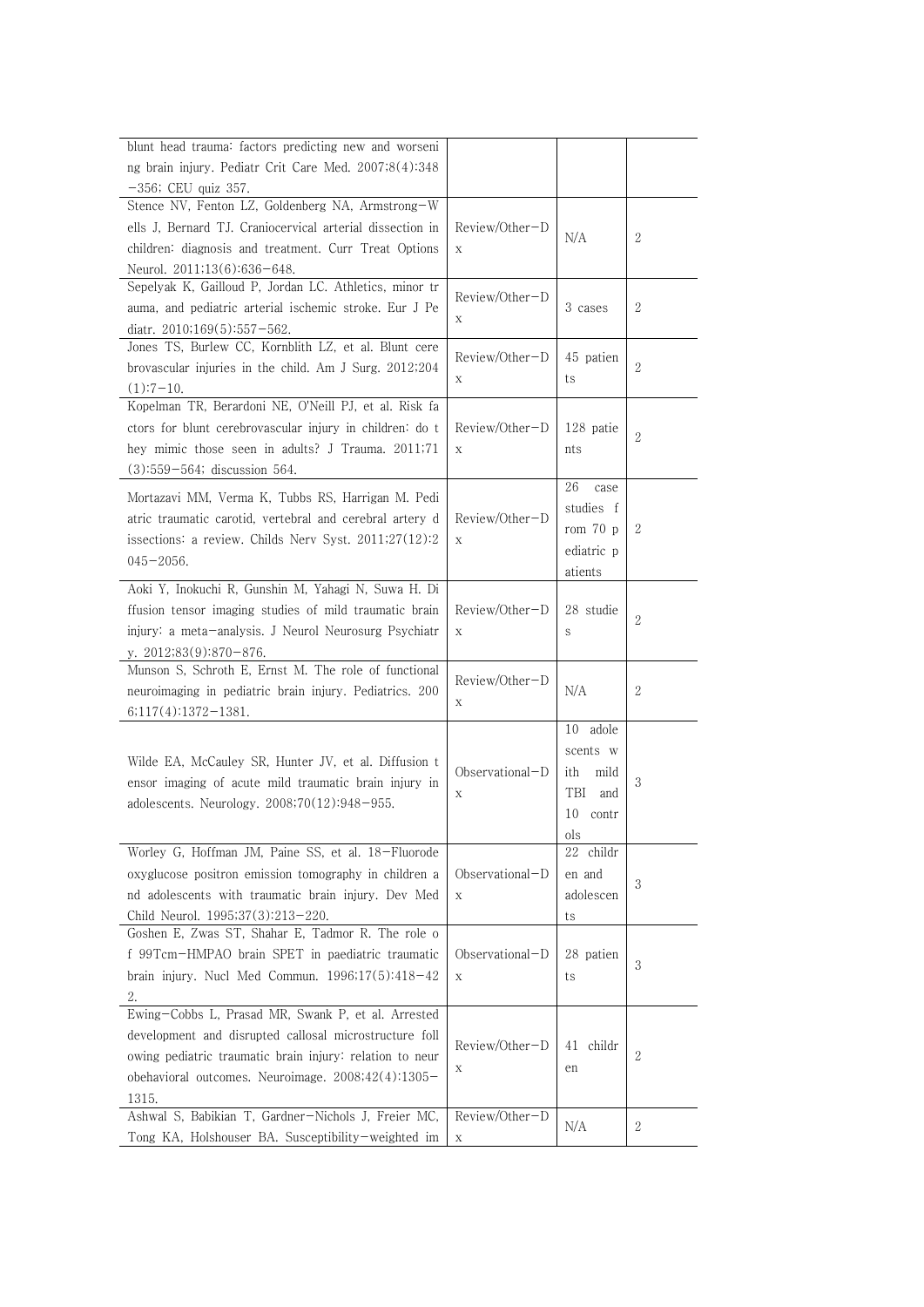| aging and proton magnetic resonance spectroscopy in                          |                   |           |                |
|------------------------------------------------------------------------------|-------------------|-----------|----------------|
| assessment of outcome after pediatric traumatic brain                        |                   |           |                |
| injury. Arch Phys Med Rehabil. 2006;87(12 Suppl 2):                          |                   |           |                |
| $S50 - 58.$                                                                  |                   |           |                |
| Walz NC, Cecil KM, Wade SL, Michaud LJ. Late prot                            |                   |           |                |
| on magnetic resonance spectroscopy following traumat                         |                   | 10 childr |                |
| ic brain injury during early childhood: relationship wit                     | Review/Other-D    | en and 1  | 2              |
| h neurobehavioral outcomes. J Neurotrauma. 2008;25                           | Х                 | 0 control |                |
| $(2):94-103.$                                                                |                   | S         |                |
| Quayle K, Jaffe D, Kupperman N, et al. Diagnostic te                         |                   |           |                |
| sting for acute head injury in children: when are head                       | $Observational-D$ | 322 child |                |
| computed tomography and skull radiographs indicated?                         | X                 | rens      | 2              |
| Pediatrics. 1997;99:1-8                                                      |                   |           |                |
| Gruskin K, Schutzman S. Head trauma in children you                          |                   |           |                |
| nger than 2 years: are there predictors for complicati                       |                   |           |                |
|                                                                              | $Observational-D$ | 278 child | 2              |
| ons? [published erratum appears in Arch Pediatr Adol                         | Χ                 | ren       |                |
| esc Med. 1999 May;153(5):453]. Arch Pediatr Adole                            |                   |           |                |
| sc Med. 1999;153:15-20<br>Ramundo M, McKnight T, Kempf J, Satkowiak L. Clini |                   |           |                |
|                                                                              |                   |           |                |
| cal predictors of computed tomographic abnormalities                         | $Observational-D$ | 300 child | $\overline{2}$ |
| following pediatric traumatic brain injury. Pediatr Eme                      | X                 | ren       |                |
| rg Care. 1995;11:27-30                                                       |                   |           |                |
| Greenes D, Schutzman S. Clinical indicators of intracr                       | Observational-D   | 608 child |                |
| anial injury in head-injured infants. Pediatrics. 1999;1                     | X                 | rens      | $\sqrt{2}$     |
| 04:861-867                                                                   |                   |           |                |
| Schunk J, Rodgerson J, Woodward G. The utility of h                          |                   |           |                |
| ead computed tomographic scanning in pediatric patien                        | $Observational-D$ | 313 patie |                |
| ts with normal neurologic examination in the emergen                         | Χ                 | nts       | 2              |
| cy department. Pediatr Emerg Care. 1996;12: 160-16                           |                   |           |                |
| 5                                                                            |                   |           |                |
| Shane S, Fuchs S. Skull fracture in infants and predic                       | Observational-D   | 112 child |                |
| tors of associated intracranial injury. Pediatr Emerg C                      | X                 | ren       | $\overline{2}$ |
| are. 1997;132:1-6                                                            |                   |           |                |
| Kadish H, Schunk J. Pediatric basilar skull fracture: d                      |                   |           |                |
| o children with normal neurological findings and no int                      | Observational-D   | 239 patie | $\sqrt{2}$     |
| racranial injury require hospitalization? Ann Emerg Me                       | $\mathbf X$       | nts       |                |
| d. 1995;26:37-41                                                             |                   |           |                |
| Duhaime A, Alario A, Lewander W, et al. Head injury                          |                   |           |                |
| in very young children: mechanisms, injury types, and                        | Observational-D   | 100 child |                |
| ophthalmologic findings in 100 hospitalized patients yo                      | Х                 | ren       | $\mathbf{2}$   |
| unger than 2 years of age. Pediatrics. 1992;90: 179-1                        |                   |           |                |
| 85                                                                           |                   |           |                |
| Greenes D, Schutzman S. Clinical significance of scalp                       | Observational-D   | 422 child |                |
| abnormalities in asymptomatic head-injured infants. P                        | X                 | ren       | 2              |
| ediatr Emerg Care. 2001;17:88-92                                             |                   |           |                |
| Osmond MH, Klassen TP, Wells GA, et al. CATCH: a                             |                   |           |                |
| clinical decision rule for the use of computed tomogra                       | Observational-D   | 3866 pat  | 2              |
| phy in children with minor head injury. Can Med Asso                         | $\mathbf X$       | ients     |                |
| c J 2010;182:341-8                                                           |                   |           |                |
| Head Injury (Triage, assessment, investiation and earl                       | Guideline         | N/A       | $\mathbf{1}$   |